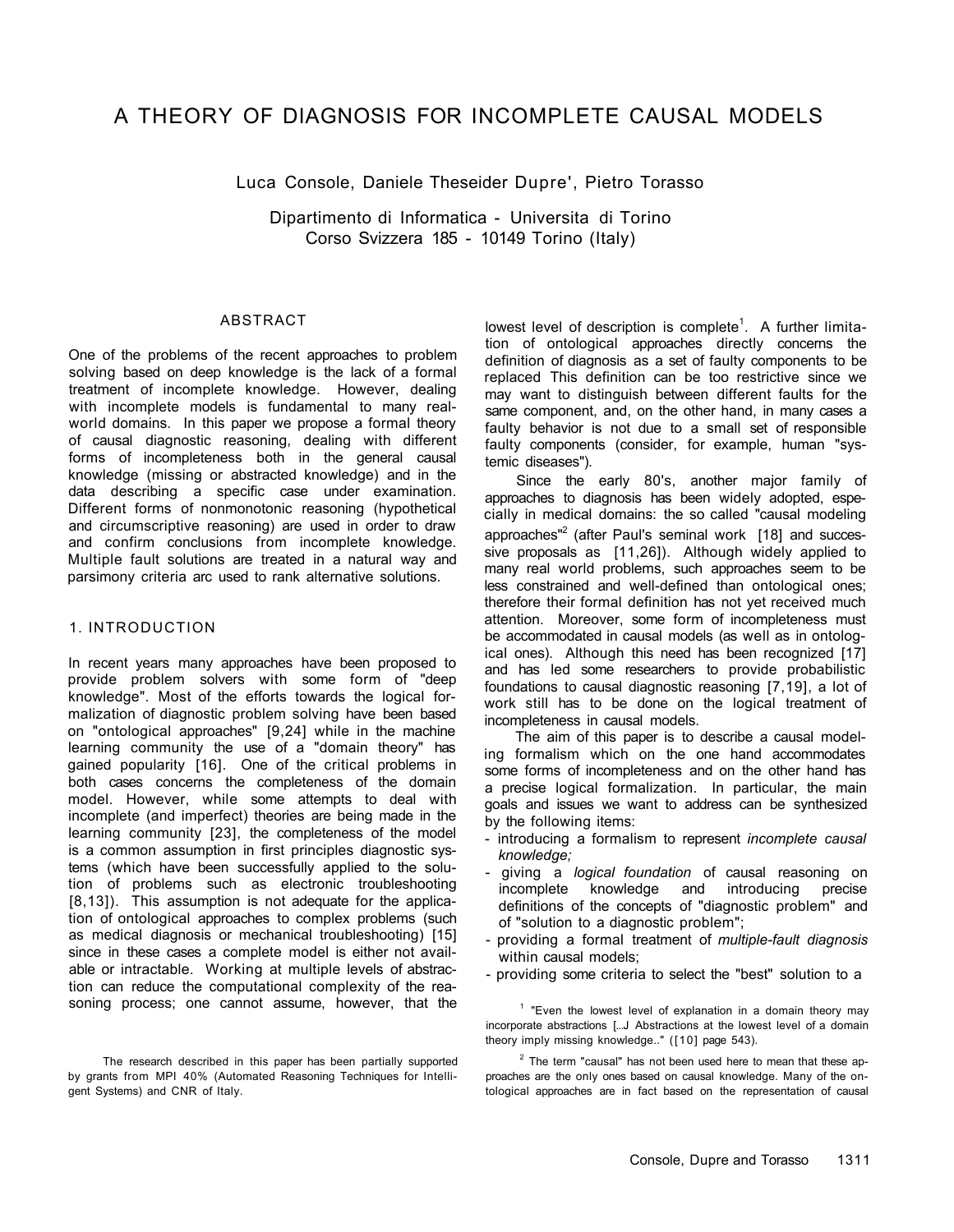

Figure 1 - An example of a causal model in a mechanical domain.

problem.

In our logical approach diagnosis is seen as an *abductive* process starting from the logical correspondent of a causal model. In order to draw conclusions from incomplete models some forms of *nonmonotonic reasoning* are adopted and, as a consequence, the solutions we obtain are defeasible. In particular, instead of using one of the nonmonotonic logics proposed in the literature, we adopt first-order logic supplemented with specific forms of *hypothetical* and *circumscriptive reasoning* [2]. This is in the same line of Poole's first-order approach to default reasoning and diagnosis [21,22].

This paper is organized as follows: in section 2 we outline an abstract formalism to represent causal knowledge; in section 3 we define a formal theory of causal diagnostic problem solving; in section 4 we present an example of diagnosis.

# 2. A FORMALISM TO REPRESENT DEEP CAUSAL KNOWLEDGE

In this section we shall briefly introduce a formalism to represent causal knowledge and its logical formalization (the causal modeling formalism we shall introduce is a rather general one, although strongly influenced by our past experiences in the design of the CHECK system [3,27]). Causal networks are a general formalism to represent causal knowledge, i.e. to describe the set of behaviors of a physical (physiological) system. In the following we shall assume, in particular, that causal networks are used to model the faulty behavior of a system (which seems to be the most interesting case in diagnostic applications).

Consider the simple example in figure 1. At least four types of nodes have to be used in a causal modeling

knowledge (together with other forms of knowledge)

formalism: STATE nodes (elliptic boxes in figure 1), representing partial states of the modeled system; FIND-ING nodes (rhomboidal boxes), representing observable manifestations of internal states (which cannot be observed); HYPOTHESIS nodes (hexagonal boxes), representing diagnostic hypotheses; INFTIALCAUSE nodes (double-lined elliptic boxes), representing initial perturbations (i.e. the mechanisms starting the processes which may lead the system to a faulty behavior). In the following we shall assume that INITIALCAUSEs are not observable (which is the most general and interesting case). This corresponds to a first form of incompleteness in the model: such nodes are abstractions of the actual perturbation processes, and the model gives no *direct* way to establish their presence.

The nodes in a network can be connected by means of different types of arcs (relationships): each CAUSAL arc (continuous lines in figure 1) connects one or a set (conjunction) of STATE and INITIALCAUSE nodes to a STATE node and represents a cause-effect relationship; each HAM arc (dashed lines) connects a STATE node to a FINDING node (HAM - that is Has As a Manifestation - arcs connect states to their external manifestations); each DEFINEDAS arc (double lines) connects a STATE (or a conjunction of STATE nodes) to a HYPOTHESIS node (to represent that the hypothesis is defined as the presence of the state, therefore hypotheses are defined

concepts).

In case of different arcs entering a node N, such arcs are implicidy ORed (see, for example, the CAUSAL arcs entering the STATE "oillack" in figure 1). Nodes can have attributes (i.e. variables giving a better characterization of the entity represented by the node itself)- a function, describing how the values of the attributes of the caused state (manifestation) depend on those of the causing ones, is associated with each CAUSAL and HAM arc. Besides the incompleteness associated with INITIAL CAUSE nodes, some other form of

1312 Knowledge Representation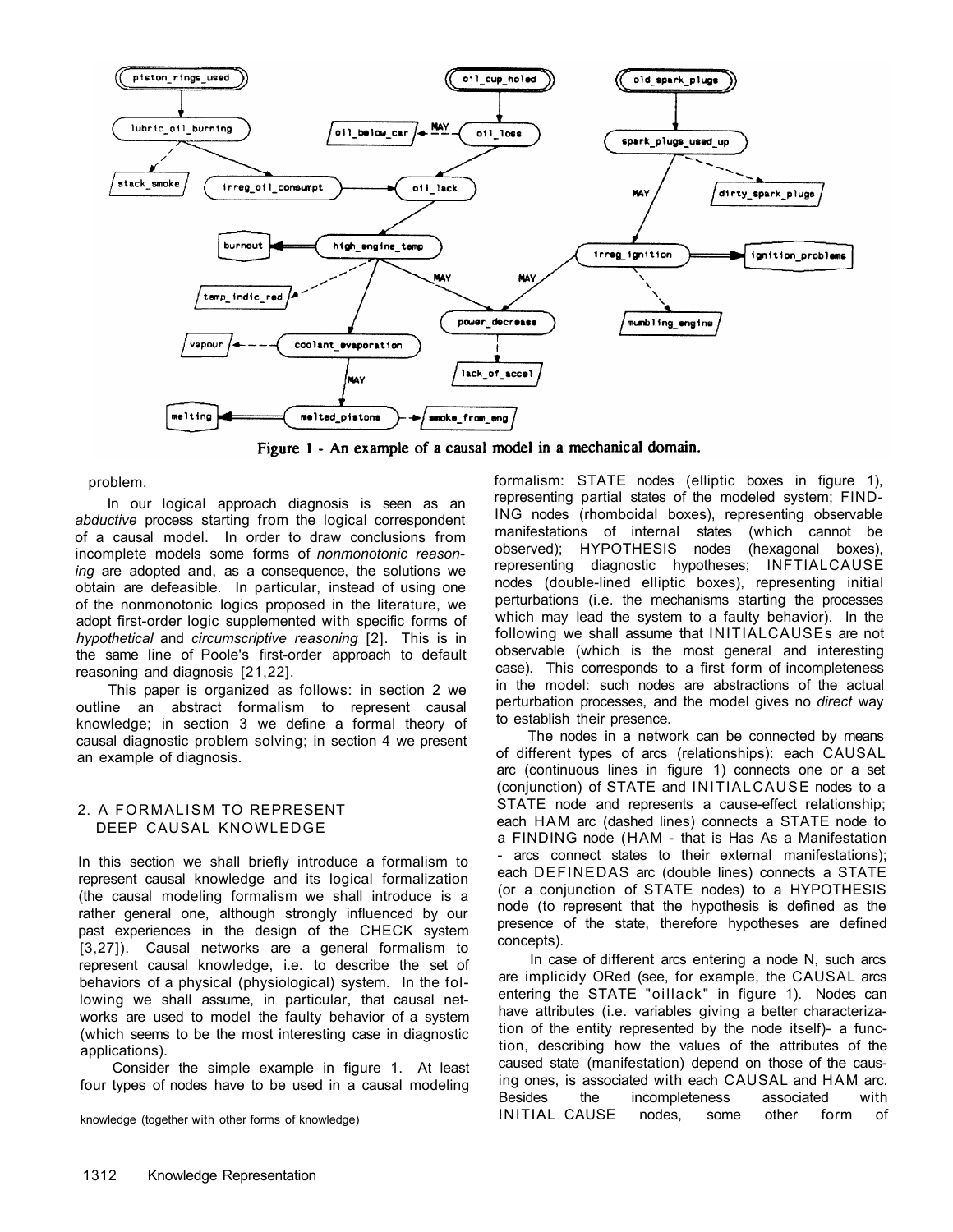incompleteness must be accommodated by causal modeling formalisms. Causal models of complex physical (physiological) systems may be incomplete at least for the following reasons (see [2,4] for a discussion):

- Choosing the level of detail of a model is quite arbitrary (or, at least, domain and task dependent). However, in order to constrain the complexity of a model, some bounds have to be imposed to the level of detail at which knowledge is represented [18,23]. Therefore, processes and conditions at a lower level than the chosen one have to be abstracted.
- There exist (especially in physiological systems) processes and conditions which are not perfectly known.

In order to deal with such forms of incompleteness we have introduced the possibility of labeling each CAUSAL or HAM relationship in the causal model as a MAY one. A MAY label denotes that the model of the relationship is incomplete, i.e. that some condition or process has been abstracted. A relationship not explicitly iabeled as MAY is assumed to be fully specified.

lubricoilburning(x) -> stacksmoke( $f_1(x)$ ) is part of the logical model of the network in figure 1. The state "lubric\_oil\_burning" has the attribute "quantity" and the finding "stacksmoke" has the attribute "color"; the function is defined as follows:

# $f_1$ (lowgrey and  $f_1$ (high)=black

Let us discuss now how a logical semantic can be associated with the formalism introduced in the previous paragraphs. AH the entities and relationships in a causal network can be modeled in a logical framework; the main ideas of such a formalization can be summarized as follows:

 $3$  In definitions and in symbolic examples "state symbols" will be denoted by upper case roman letters, "manifestation symbols" by lower case roman letters and "initial cause symbols" by the last letters of the greek alphabet

<sup>4</sup> "abstracted condition" symbols will be denoted by the first letters of the greek alphabet.

with in a similar way, we introduce the following definition:

- Each STATE, FINDING and INITIAL\_CAUSE can be characterized as an atomic formula. More specifically, different sets of predicate symbols are used for each type of node: "state symbols" for STATE nodes, "manifestation symbols" for FINDING nodes and "initial cause symbols" for INITIAL\_CAUSE nodes<sup>3</sup>. The arity of a predicate symbol equals the number of attributes of the node it represents. For example, a STATE S with two attributes is represented by the formula S(x,y) with  $S \in$  "state symbols".
- CAUSAL and HAM relationships are modeled by implication formulae. *Functions* are used to express how the values of the attributes of the caused state depend on those of the causing ones. For example:

Definition 3.1. A diagnostic problem (d.p. in the following) P is a triple  $\langle \text{NET,HYP}, \Psi \rangle$ , where:

- MAY relationships are modeled through the introduction of an "abstracted condition symbol"<sup>4</sup>. Each "abstracted condition" atom models the actual condition (process) abstracted (ignored) in the model. As an example from figure 1, we have: highenginetemp(x)  $\wedge \alpha \rightarrow$  power decrease(f<sub>2</sub>(x)) Since INITIALCAUSEs and MAY relationships represent two forms of incompleteness that will be dealt

$$
\exists \overline{x}_1 S_1(\overline{x}_1) \land \dots \land \exists \overline{x}_k S_k(\overline{x}_k)
$$

in case a DEFINEDAS arc connects  $S_1,...,S_k$  to H.

Definition 2.1. The set of assumption symbols is the union of the sets of abstracted condition and initial cause symbols, that is:

{assumption symbols} «

{abstracted condition symbols}  $\cup$  {initial cause symbols}

A form of "hypothetical reasoning" will be defined in the following sections to deal with such assumptions in the diagnostic reasoning process.

Notice that no logical correspondent is defined for DEFINED AS relationships. Such relationships are, in fact, at a different knowledge level than the other ones (hypotheses are defined concepts), so it is not necessary to model them as logical formulae. However, since each diagnostic hypothesis is defined as the presence of a conjunction of states (i.e. each HYPOTHESIS node is connected to a set of STATE nodes through a DEFINEDAS arc), we introduce the following definition:

Definition 2.2. Given a diagnostic hypothesis H (i.e. a HYPOTHESIS node H), we denote with def(H) the formula

In the following, for the sake of brevity, we shall limit ourselves to consider "singly connected" causal networks, i.e. those networks in which, given two nodes  $N_1$  and  $N_2$ , there exists at most one path connecting  $N_1$  and  $N_2$ . A discussion about more general causal networks can be found in [5].

# 3. DIAGNOSTIC PROBLEMS AND THEIR SOLUTIONS

In this section we introduce the concepts of diagnostic problem and of solution to a diagnostic problem, defining in which way the solutions are affected by the form of hypothetical reasoning that is used to find them.

# 3.1. Basic Definitions

A causal network represents the general knowledge about some domain. We have a diagnostic problem when we add to this knowledge the set of findings that have been observed in the case under examination.

- 
- NET is the set (conjunction) of logical formulae modeling a causal network NETWORK;
	- $HYP=\langle \langle H, def(H) \rangle | H$  is a HYPOTHESIS node in the causal network NETWORK};
- Ψ is a nonempty set of ground manifestation atoms.

Since manifestation predicates represent observable conditions, we assume that the manifestations which have not been declared as observed are absent therefore in the following we use the set:

 $\overline{\Psi} = \{ -m / m$  is a ground manifestation atom,  $m \notin \Psi \}$ 

# Console, Dupre and Torasso 1313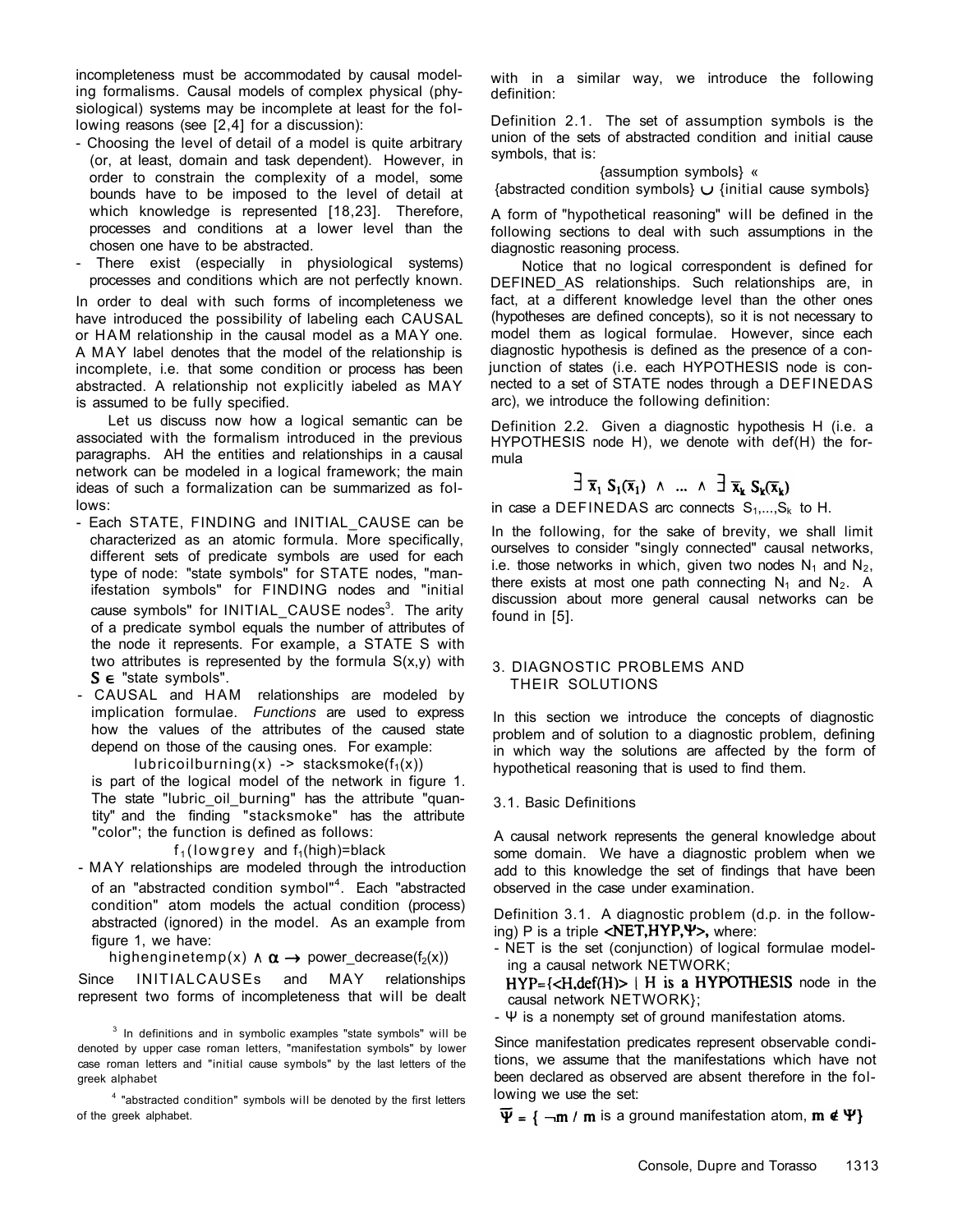This is the first non-monotonic rule we introduce in the diagnostic process in order to draw conclusions from incomplete knowledge: this is a case of (possibly) incomplete factual knowledge, i.e. we only have a partial description of the case under examination. In a real application such a rule must be made explicit, even if it does not preclude that data are acquired incrementally by the system's control strategy (that is, the systems asks for further data when necessary). However, in the following the whole diagnostic process is described in a declarative way, abstracting from the definition of a control strategy. It is worth noting that, as an alternative, we can give the possibility to leave some findings as "unknown"; we shall briefly return to this point at the end of this subsection.

Definition 3.2. Given a d.p.  $P = \langle NET, HYP, Y \rangle$ , and given a world W, W is a world for P iff

 $W = NET \cup {\sigma_1, ..., \sigma_k}$  where  $\sigma_i$ , for i=1,..,k, is a ground initial cause atom (in this case we say that W is an initial world for P)

In the latter case of the definition, the world  $\cup \{\alpha\}$ has to be considered in order to examine the consequences of assuming that the condition a is actually true in the case under examination; that is, assuming that the corresponding "MAY" relationship holds in the case under examination.

The reasoning process involves the concept of *hypothetical world,* in the (syntactical) sense of a set of formulae including assumptions. Such a world may be regarded as a tentative reconstruction of the causal evolution that has led to the observed situation. The notion of hypothetical world to be used in solving a diagnostic problem is defined recursively. The basis is the case of a world containing initial causes; the recursive case involves abstracted conditions on causal relationships.

In other words, W is inconsistent for P iff W  $\cup$  Y is inconsistent in the logical sense. This has similarities with consistency-based approaches to nonmonotonic reasoning [25], with the difference that in our diagnostic system, which is not a general-purpose approach to nonmonotonic reasoning, the consistency check can be limited to a small class of formulae.

Definition 3.4. Given a world W and a set Ψ of ground manifestation atoms, W covers  $\Psi$  iff  $\forall m \in \Psi$ ,  $W \models m$ 

the problem characterized by  $\Psi_2 = \{m_1, m_2\}$ .

Definition 3.5. Given a d.p.  $P = \langle NET, HYP, \Psi \rangle$ , a world W for P is a final world iff W covers *Ψ* and is not inconsistent, that is

 $\Psi = \{m / m \text{ ground manifestation atom}, W \models m\}$ .

or

- $W = W' \cup {\alpha}$  where
- $-W'$  is a world for P;
- $\cdot$  X  $\wedge$   $\alpha$   $\rightarrow$  Y is an instance of a formula in NET, where  $\alpha$  is an abstracted condition symbol;
- $-W' \vdash X$ .

Definition 3.6. Given a dp.  $P = \langle NET, HYP, Y \rangle$  and a final world W for P, the set diagnosis(W) = {  $H / \langle H, \text{def}(H) \rangle \in HYP$ , W  $\rightarrow$  def(H) } is a solution to P. We say that W is a causal explanation of the solution.

The definitions in this section are sufficient to characterize diagnosis as a nonmonotonic process. Consider, for example, the network in figure 2. In such a case we have that  $\Theta_1 = \{H_1\}$  is the solution to the problem characterized by  $\Psi_1 = \{m_1\}$  and  $\Theta_2 = \{H_2\}$  is the solution to

To test a world against the observed manifestations we introduce the following definitions.

Definition 3.3. Given a d.p.  $P = \langle NET, HYP, \Psi \rangle$ , a world W for P is inconsistent iff W  $\longleftarrow$  m for some ground manifestation atom m such that  $m \notin \Psi$ .

In order to give a solution to a diagnostic problem  $P=$ <NET,HYP,  $\Psi$ >, a world W for P has to explain the observed findings in  $\Psi$  and must not predict the presence of findings that have not been observed; this is summarized by the following definition.

1314 Knowledge Representation

The definition of solution to a diagnostic problem is given as follows, in terms of diagnostic hypotheses whose definition is satisfied in a final world, i.e. in a world representing a causal evolution that is consistent with the observed situation.

It is worth noting that this kind of explanation of a solution may be very important for the user, for example to remove the fault in the system under examination.

The previous definitions can be extended to the case of "unknown" findings. In such a case the set of ground manifestation atoms is partitioned into the three classes of "observed", "unknown" and "absent" ones. A world W is inconsistent if and only if an "absent" finding is deduced in W, while final worlds must cover only observed findings and may predict the presence of some unknown finding (more details are given in [5]).

3.2. Confirmation of assumptions and solutions

The form of hypothetical reasoning described in the previous definitions is the first step to solve the problem of dealing with incomplete knowledge. It is not enough because, in many cases of interest in real-world applications, there may be more than one final world and then more than one solution to a diagnostic problem, according to the definitions given above. A solution is *one* of the



Figure 2 - A simple causal network exemplifying the nonmonotonicity of the diagnostic process.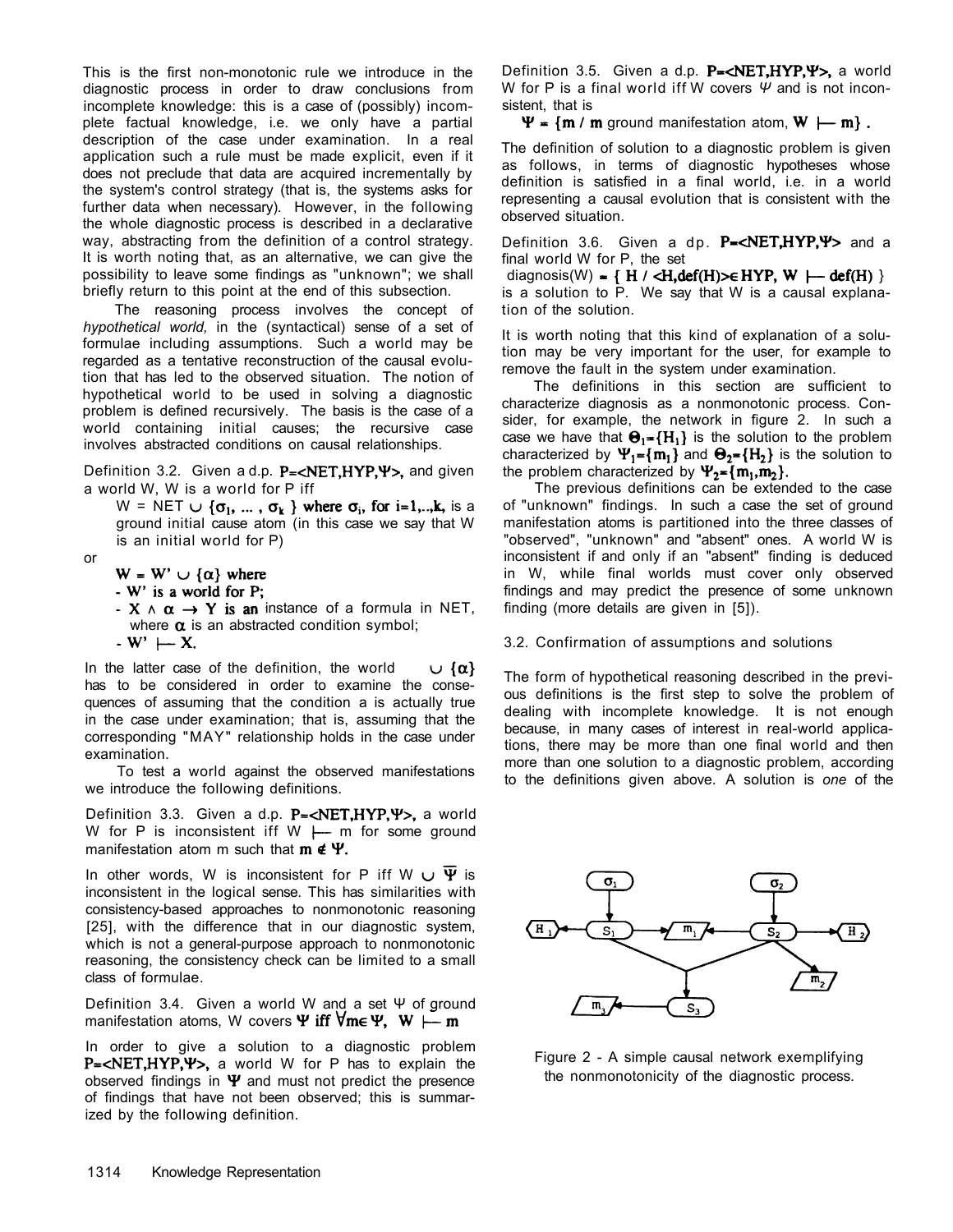possible explanations of the given data. The problem is that we have no direct way to establish the truth of the conditions that have been assumed in order to explain the observed findings: we need some stronger form of abductive reasoning to give an *indirect confirmation* to the assumptions, or, at least, to give some preference criteria between the different solutions to a diagnostic problem.

Definition 3.7. Given a d.p. P, an assumption a is confirmed iff for every final world W for P,  $\alpha \in W$ .

In particular, we introduce a *non monotonic* criterion for the confirmation of assumptions. The conclusions obtained in this way are strongly dependent on the hypothesis that the causal network contains all the relevant knowledge, that is all the possible causes for a given state and all the states that (may) have a given finding as a manifestation. Therefore, such conclusions are defeasible, as it is typical in nonmonotonic reasoning. The idea is to confirm those assumptions that are necessary to explain the presence of the observed findings.

Definition 3.9. A solution  $\Theta$  to a diagnostic problem P is strongly confirmed iff  $\Theta$  = diagnosis(W) for some confirmed final world W.

The extension of the definition to give confirmation to a world and to a solution is straightforward.

Definition 3.11. A solution  $\Theta$  to a diagnostic problem P is weakly confirmed iff every  $H \in \Theta$  is confirmed (and  $\Theta$ is not strongly confirmed).

Property 1. A diagnostic problem has at most one (either strongly or weakly) confirmed solution.<sup>5</sup>

Definition 3.8. A final world W for a d.p. P is confirmed

In other words, a final world W is confirmed if its assumption set Assumptions(W) is a subset of the assumption sets of any (other) final world.

 $5$  The proof of this property and of the following ones can be found in [5].

This is the most natural case for the confirmation of a solution: it allows us to confirm the explanation of a solution, i.e. to confirm an instance of a subnetwork representing the causal evolution that has led to the observed situation. There are cases where this cannot be done, but it is still possible to give some kind of "weak" confirmation to a solution, directly confirming diagnostic hypotheses without dealing with the (more primitive) level of the assumptions.

Definition 3.10. Given a d.p.  $P = \langle NET, HYP, \Psi \rangle$ , a diagnostic hypothesis H occurring in HYP is confirmed iff  $H \in \Theta$  for every solution  $\Theta$  to P.

Definition 3.12. Given a d.p.  $P = \langle NET, HYP, \Psi \rangle$ , an assumption a is circumscription-confirmed iff

 $NET_{\text{circ}} \cup \Psi \cup \Psi \vdash \alpha$ 

Theorem 2. Given a d.p.  $P = \langle NET, HYP, \Psi \rangle$ , an assumption a is confirmed iff it is circumscription-confirmed.

The following property shows that the concept of confirmed solution is well-defined.

# $NET<sub>circ</sub> = CIRC[NET; STATE \cup FINDING]$

3.3. Object level characterization of confirmation

We have seen in the previous section that the confirmation of assumptions is based on the non-

monotonic hypothesis that all relevant knowledge is modeled. If this is the case, when a state (or manifestation) is present, one of its possible causes must be present. This can be formalized using M Carthy's *circumscription principle* [14], giving in such a way an object level characterization of the confirmation criterion. In particular, we use *parallel circumscription* in *ordered formulae* which has been proven equivalent to a first-order formula ([12], theorem 6.11, p.148). Notice that in our case the same results can be obtained using *predicate completion* [1].

Considering the topological order defined in a singly connected causal network, it is easy to prove that the logical model of such a causal network is an ordered formula with respect to the set of state and manifestation predicates.

We give, therefore, an alternative definition for the confirmation of assumptions using the parallel circumscription of the set of state and manifestation predicates in the formula NET - that is, the (first-order) formula  $NET<sub>circ</sub>$  defined as follows, (where STATE and FINDING are the classes of state and manifestation symbols of the alphabet):

iff every assumption  $\alpha \in W$  is confirmed.

This formula gives a formalization to the intuition described above and can be used to give the following definition.

The two different criteria can be proven to be equivalent.

The importance of this result stems from the different nature of definitions 3.7 and 3.12. The latter is an object level characterization, while the former is a meta level one and can be easily implemented, since we are generally interested in finding all the final worlds for a problem (or at least the non redundant ones - see next section). The object-level approach can be generalized to characterize the entire set of solutions to a diagnostic problem [6].

# 3.4. Parsimonious solutions

The confirmation criteria defined in the previous section may sort out one of the solutions to a diagnostic problem; when there is no confirmed solution, we may still be interested in ranking the solutions, trying to find the "best" one or at least a selected subset of equally good or incomparable ones.

This problem has been analyzed by some researchers over the last few years. In the "Parsimonious Covering Theory" [20] the notions of *minimality* and *minimum cardinality* have been used to define some parsimony criteria. Similarly de Kleer [9] and Reiter [24] proposed parsi-

Console, Dupre and Torasso 1315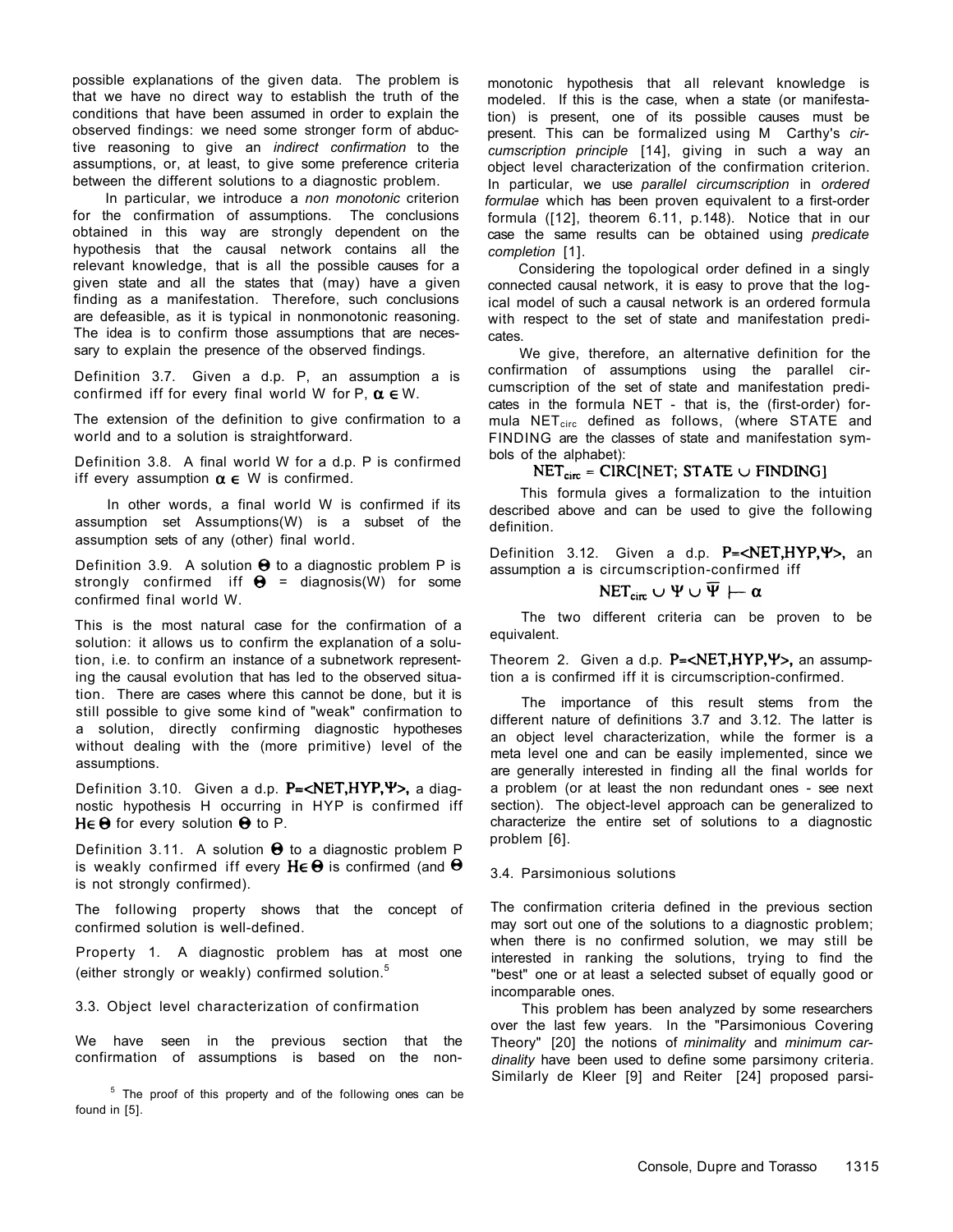mony criteria based on minimality considerations .

The basic justification supporting the "minimal cardinality" parsimony criterion is the assumption that faults are independent Such an assumption can be questioned in many real world domains. In many cases, in fact, two faults (diseases or diagnostic hypotheses) can be causally correlated (e.g. "burnout" and "melting" in figure 1). On the other hand, the "minimality" (irredundancy) parsimony criterion seems to be much more widely applicable since it does not require any a-priori assumption on the nature of the diagnostic hypotheses being considered. Of course this criterion is weaker, since it is based on a partial order, where we may have different (and incomparable) minimal elements (while in the other case two different solutions of minimum cardinality can be considered equally good).

In our case the two criteria can be applied to the solutions as sets of diagnostic hypotheses, and, more interestingly, to the set of assumptions that characterize the final worlds or, equivalently, to the final worlds themselves. We have already remarked that assumptions are a more primitive notion; moreover, if a solution has more than one explanation, we can select the best one by considering their assumption set.



 $^6$  The idea in Reiter's and de Kleer's approaches as well as in our one is that parsimony can be also used to gain in efficiency, avoiding the construction of redundant solutions.

- SA-parsimonious iff it has an explanation which has a  $\subset$ -minimal assumption set within the final worlds for P;
- SH-parsimonious iff it is a  $\subseteq$ -minimal element of the set of solutions to P;
- CA-parsimonious iff it has an explanation with minimum number of assumptions within the final worlds for P;
- CH-parsimonious iff it has minimum cardinality within the set of solutions to P.
- $P!$  =<NET! ,H  $\Psi_1$ >, where:
- NET! is the logical model of the network
- $HYP_1 = \{\text{&burnout,high\_engine\_temp}\}$ , <melting,melted\_j)istons>, <ignition\_j>roblems,irreg\_ignition>}
	- $\Psi_1$  = {dirty sparkj>lugs, lackofaccel, tempindicred, vapour}

The various definitions are not independent from each other and from the concept of confirmed solution; these relationships are summarized by the following properties.

Property 3. Given a solution  $\Theta$  to a diagnostic problem, (a)  $\Theta$  is SA-parsimonious iff it is SH-parsimonious;

- (b) if  $\Theta$  is CA-parsimonious, then it is SA-parsimonious;
- (c) if  $\Theta$  is CH-parsimonious, then it is SH-parsimonious.

Property 4.

- (a) A strongly confirmed solution to a diagnostic problem is CA-parsimonious and CH-parsimonious (and then SH-parsimonious and SA-parsimonious).
- (b) A weakly confirmed solution to a diagnostic problem is CH-parsimonious (and then SH-parsimonious and SA-parsimonious).

1316 Knowledge Representation

Figure 3 - A simple causal network exemplifying the different concepts of parsimony.

under the assumption set *{Xi}* is CA-parsimonious.

#### 4. AN EXAMPLE

As a simple example in a real-world domain, consider the following diagnostic problem on the causal model in figure 1, where we assume, for the sake of simplicity, that

Definition 4.1. A solution  $\Theta$  to a diagnostic problem P is

nodes have no attributes:

The only final world is that containing the assumptions {oilcupholed, oldsparkjplugs, a}, where a is the assumption associated with the CAUSAL arc between the states "highenginetemp" and "powerdecrease". Therefore the only solution to P is {burnout}. Notice that the presence of "old\_spark\_plugs" is necessary to explain "dirty\_spark\_plugs", but the related diagnostic hypothesis "ignition problems" is not part of any solution, due to the absence of "mumbling\_engine". In this case the "MAY" relationship between " sparkjriugsusedup" and "irregignition" does not hold. On the other hand, the initial assumption "oilcupholed" is necessary to explain "tempindicred" and "vapour"; in fact "stacksmoke" is absent and thus the assumption "pistonringsused" is rejected while the absence of "oil\_below\_car" is not relevant because it is not a necessary consequence of "oilcupholed".

It is worth noting that there is no general relation between CA-parsimony and CH-parsimony or weak confirmation. Consider the example in figure 3. For the problem characterized by  $\Psi_1 = \{m_1\}$  the solution  $\Theta_1 = \{H_1\}$  obtained under the assumption set *{cuo2}* is CH-parsimonious and weakly confirmed; the solution  $\Theta_2 = \{H_1, H_2\}$  obtained

#### 5. CONCLUSIONS

In this paper we have presented a formal theory of causal diagnostic reasoning, paying particular attention to the problem of dealing with incomplete knowledge. Different forms of incompleteness have been discussed, and a nonmonotonic reasoning process for drawing (defeasible) conclusions in the presence of incompleteness has been presented. In summary, such forms of incompleteness can be divided into two main classes:

- *Abstracted knowledge:* initial causes and abstracted